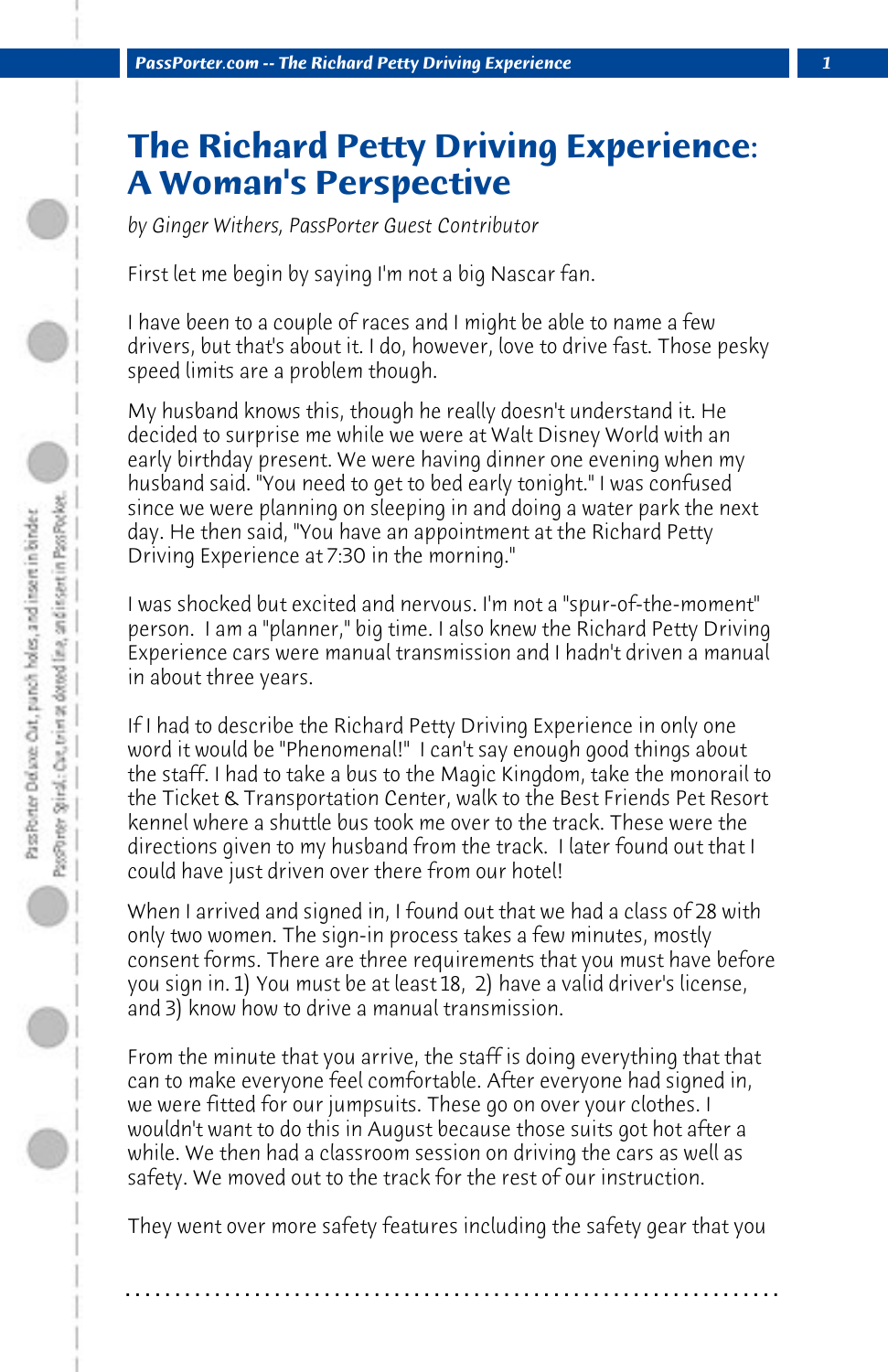are required -- the helmet and the neck gear. If you had never been in one of these cars before either to drive or as a ride-along, they suggested that you do a ride along first. This was to get you accustomed to the speed. They offered us a half-price deal for the ride along. This is a good idea! Trust me, I have driven fast before, but not like this.

I decided to do the ride-along first and I'm glad that I did. They do the ride-alongs all day with no appointment needed, but they got us done quickly so it wouldn't interfere with our driving. The ride-along is three laps with a professional driver. They got me suited up and introduced me to my driver.

He helped me into the car first. The only way to get into the car is to throw your leg up through the side window (no glass there, of course), and crawl in. Once he was in the driver's seat he asked if I was ready. When I said yes, he said "Hold on," and we were off like lightning! I felt like it took the whole first lap before I could get my head off of the headrest. After our three laps, he brought me back to our class.

After everyone was finished with the Richard Petty Driving Experience ride-alongs, they divided our class up and assigned everyone an instructor for more personalized instruction. We were then taken around the track at a "leisurely 70-75 MPH." We were shown different things around the track such as the traffic cones that were signals as to when to let off the gas and when to hit the gas. They told us early-on not to use the brake. Due to the high power, you would spin-out if you used the brake. As we were coming back into pit row, they showed us a sign that said "shift into neutral now." We didn't have to use the brake until we were back to the line up. The cars are not equipped with radios so they have a series of different flags for signals. They go over these at length and have a chart to show these.

I did the Richard Petty Rookie Experience which is an eight-lap drive. There are many other levels but the rookie is the most popular and also the least expensive at \$449. One of the main things that they told us was that you follow behind an instructor in another car. They want you to stay close on them without crowding. Before you pull out, the instructor will pull his car in front of you to show you the distance that they want between the cars. It is closer than you would expect. This is so the instructor can keep a close eye on you. They told us to stick right with our instructor. If he was to go into pit row, we were to follow, which would mean there was something wrong with his car or he had noticed something wrong with our car.

These cars looked exactly like the ones actually driven in Nascar, complete with the same sponsors, and each of us was assigned to a

**. . . . . . . . . . . . . . . . . . . . . . . . . . . . . . . . . . . . . . . . . . . . . . . . . . . . . . . . . . . . . . . . . .**